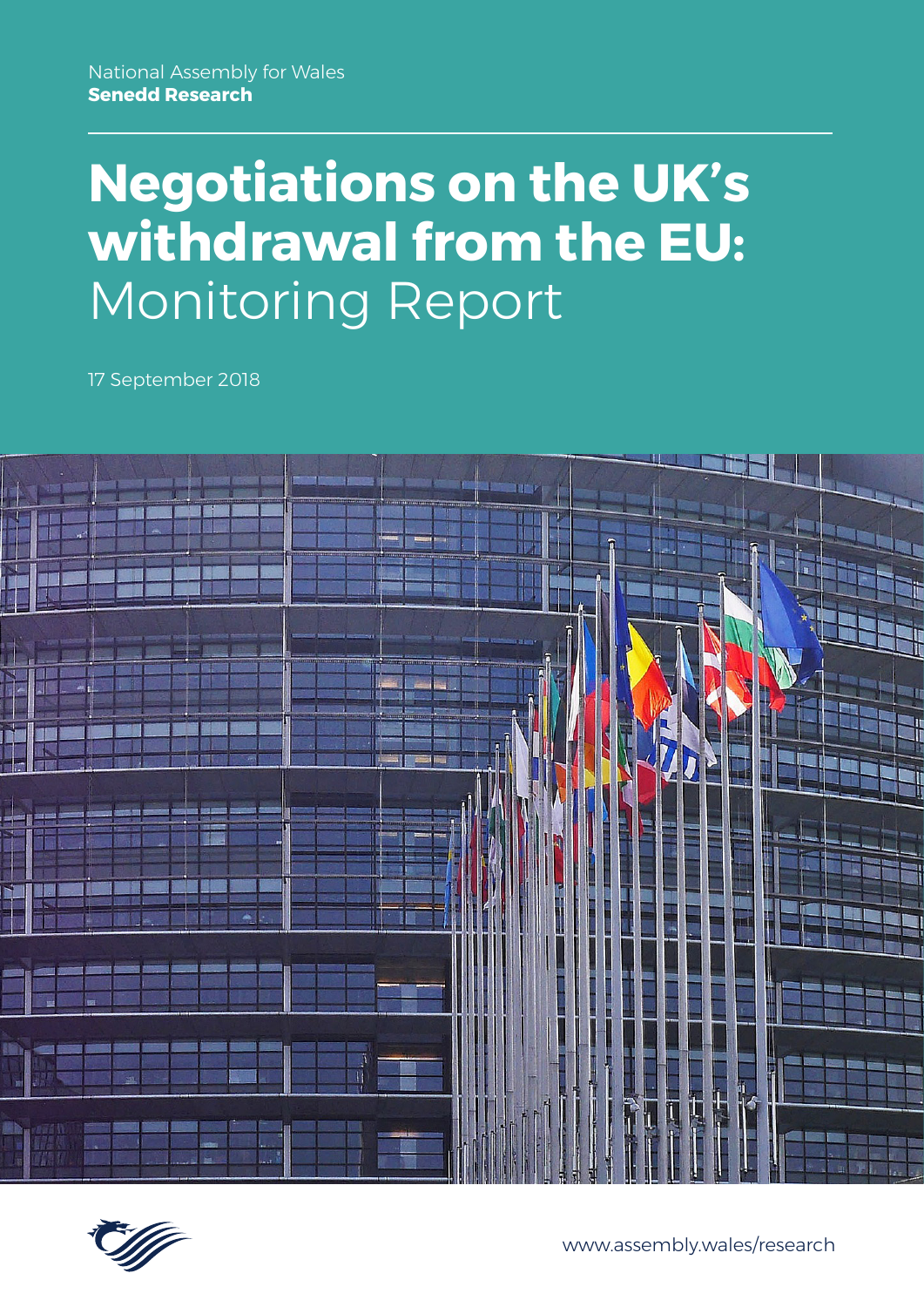The National Assembly for Wales is the democratically elected body that represents the interests of Wales and its people, makes laws for Wales, agrees Welsh taxes and holds the Welsh Government to account.

An electronic copy of this document can be found on the National Assembly website: **www.assembly.wales/research**

Copies of this document can also be obtained in accessible formats including Braille, large print, audio or hard copy from:

**Research Service National Assembly for Wales Tŷ Hywel Cardiff Bay CF99 1NA**

Tel: **0300 200 6315** Twitter: **@SeneddResearch** Blog: **SeneddResearch.blog**

#### **© National Assembly for Wales Commission Copyright 2018**

The text of this document may be reproduced free of charge in any format or medium providing that it is reproduced accurately and not used in a misleading or derogatory context. The material must be acknowledged as copyright of the National Assembly for Wales Commission and the title of the document specified.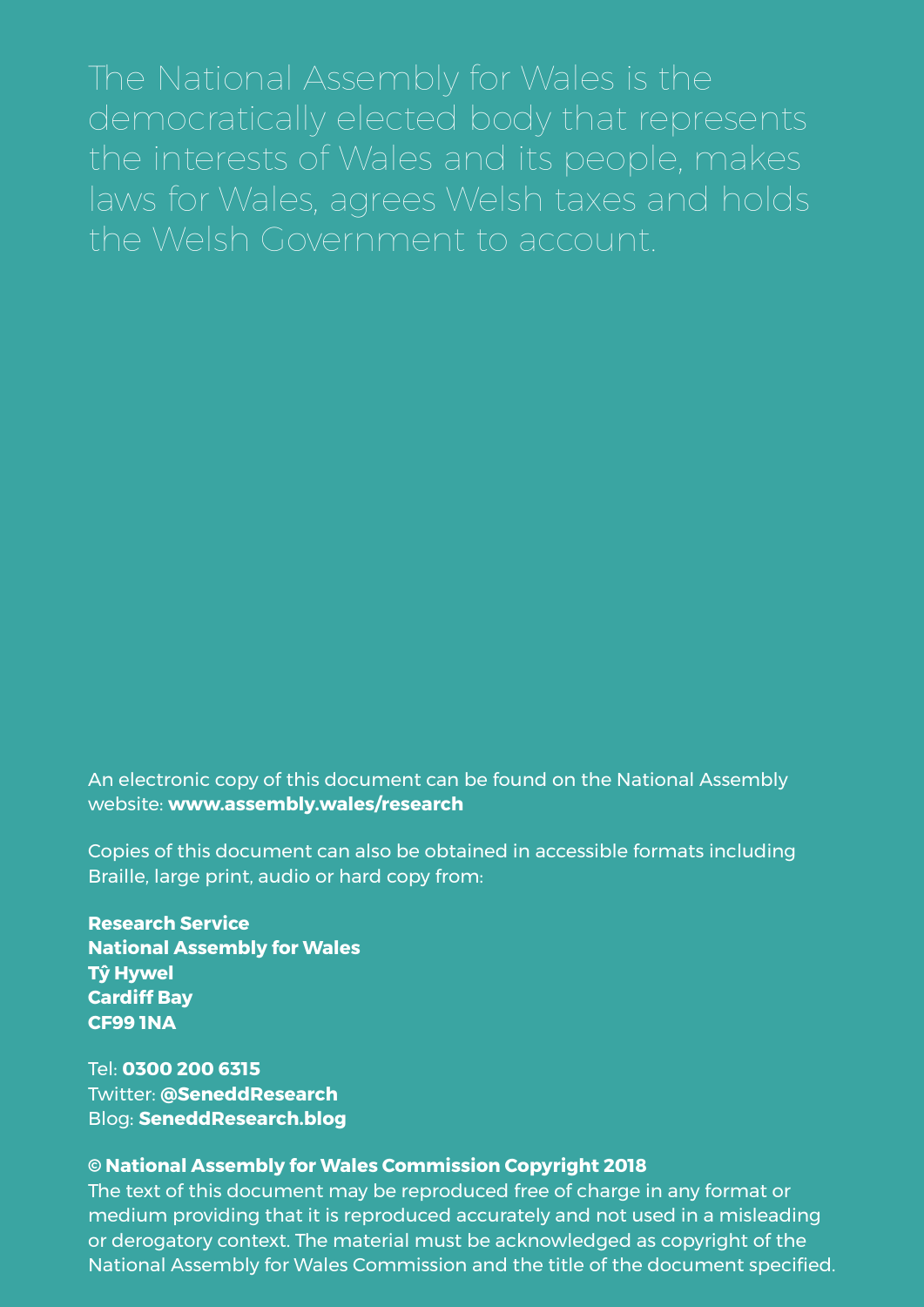# **Negotiations on the UK's withdrawal from the EU:** Monitoring Report

**Author:** Joseph Champion and Alys Thomas **Date:** 17 September 2018



www.assembly.wales/research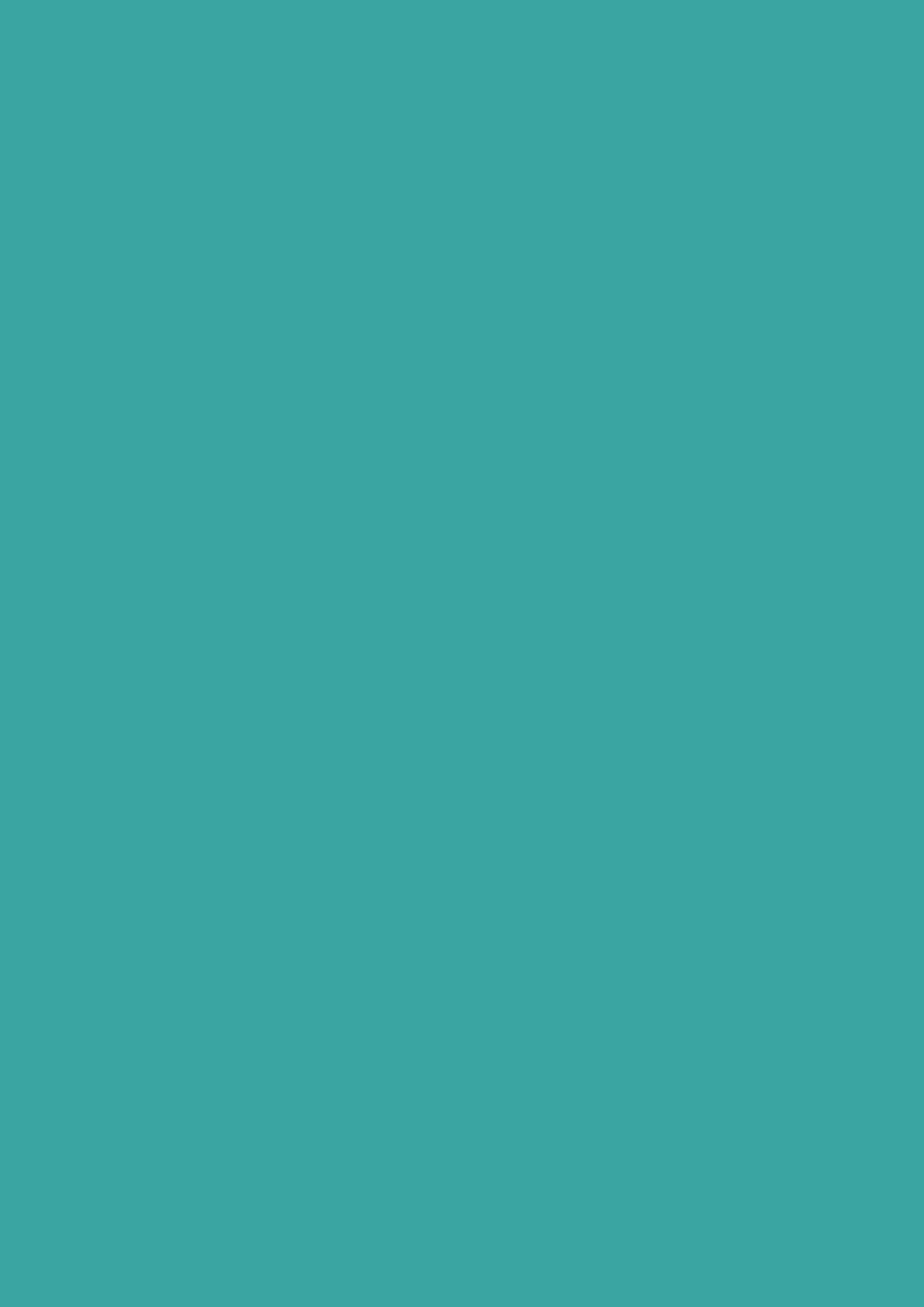# Contents

| 3. Key areas of interest to the External Affairs Committee 11 |  |
|---------------------------------------------------------------|--|
|                                                               |  |
|                                                               |  |
|                                                               |  |
|                                                               |  |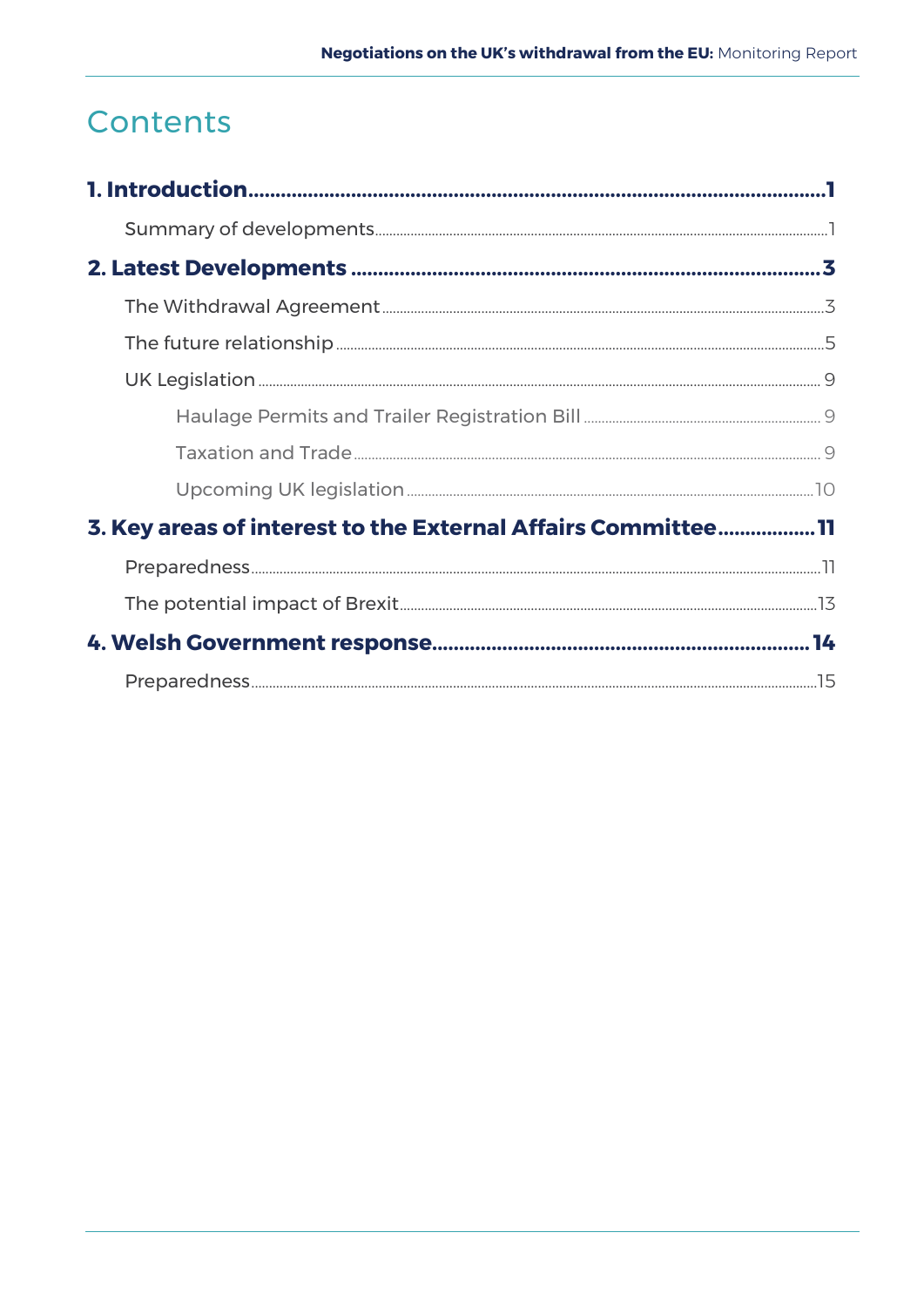# <span id="page-5-0"></span>1. Introduction

This report provides an update on developments relating to the Article 50 Negotiations on the UK's withdrawal from the EU since 9 July 2018.

This paper provides:

- A summary of the latest developments in the negotiations and the related UK legislation;
- **An analysis of the key issues of interest to the External Affairs and** Additional Legislation Committee (the Committee); and
- A summary of the Welsh Government's response to the latest developments.

Please note that the table of Brexit negotiation documents and papers will no longer be included in the monitoring report. It will be updated and published separately on the Research Service blog.

## <span id="page-5-1"></span>Summary of developments

-

- On 12 July the UK Government's full White Paper on the future [relationship between the United Kingdom and the European Union](https://www.gov.uk/government/publications/the-future-relationship-between-the-united-kingdom-and-the-european-union)<sup>1</sup> was published. The Research Service has published a series of thematic articles exploring the White Paper, these have been collated and [published on its blog](https://seneddresearch.blog/2018/09/03/a-summary-of-the-uk-governments-white-paper-proposals-for-the-uks-future-relationship-with-the-eu/)**.**
- The [Welsh European Advisory Group](https://beta.gov.wales/european-advisory-group) met on the same day, the notes of that meeting reported the group concluded 'more needs to be done to ensure that Wales is operationally ready as the UK exits the European Union'.
- Also on 12 July the **European Parliament's Brexit Steering Group** (BSG), published a its [initial view on the Chequers Statement.](http://www.epgenpro.europarl.europa.eu/static/brexit-steering-group/en/documents/statements.html)
- **On 16 July [the First Minister, Carwyn Jones,](https://gov.wales/newsroom/firstminister/2018/180716-first-minister-calls-flexibility-from-eu27-to-avoid-no-deal/?lang=en) said that the White Paper** represents a 'vaguely credible negotiating position'.

<sup>&</sup>lt;sup>1</sup> The UK Government has published a [Welsh language version of the White Paper summary](https://assets.publishing.service.gov.uk/government/uploads/system/uploads/attachment_data/file/726214/UK-EU_Future_Relationship_White_Paper_-_Executive_Summary_-_WELSH.pdf).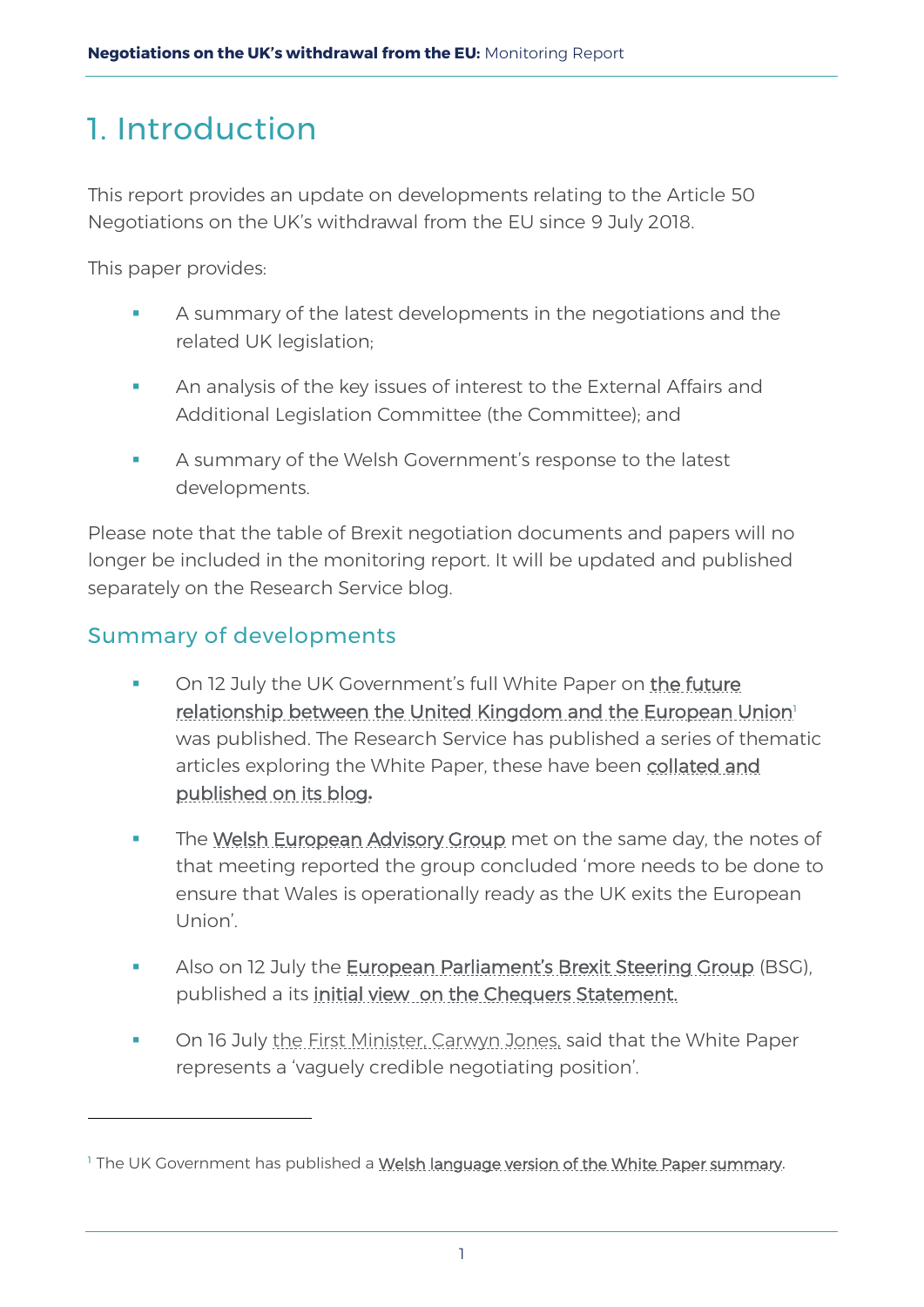- **The House of Commons Report Stage of the Taxation (Cross-border** [Trade\) Bill](https://services.parliament.uk/Bills/2017-19/taxationcrossbordertrade.html) took place on the 16 July. It was introduced in the House of Lords on the 17 July. The Second Reading in the Lords took place on 4 September.
- The [Trade Bill](https://services.parliament.uk/Bills/2017-19/trade.html) received its House of Commons Report stage on 17 July and its First Reading in the Lords on the 18 July. It received its [Second](https://hansard.parliament.uk/lords/2018-09-11/debates/72AA2D31-42E3-4660-ADE8-A87F44B77CFA/TradeBill)  [Reading in the House of Lords](https://hansard.parliament.uk/lords/2018-09-11/debates/72AA2D31-42E3-4660-ADE8-A87F44B77CFA/TradeBill) on 11 September.
- On 19 July the European Commission issued a [communication](https://ec.europa.eu/info/sites/info/files/communication-preparing-withdrawal-brexit-preparedness.pdf) to the other EU institutions calling for Brexit preparations to be stepped up immediately at all levels and for all possible outcomes.
- The [Haulage Permits and Trailer Registration Act 2018](https://services.parliament.uk/Bills/2017-19/haulagepermitsandtrailerregistrationbill.html) UK Parliament received Royal Assent on 19 July 2018.
- Michel Barnier provided public a responses to the UK Government in a [statement on 20 July,](http://europa.eu/rapid/press-release_STATEMENT-18-4626_en.htm) following a meeting of the EU Commission's General Affairs Council and in **another on 26 July**, following a meeting with Dominic Raab. These statements expressed scepticism about the workability of some of the UK proposals.
- In a parallel [statement following the meeting on the 26 July,](https://www.gov.uk/government/news/secretary-of-state-statement-following-negotiation-round-thursday-26-july) Secretary of State for Exiting the European Union, Dominic Raab highlighted the UK Government's position on the negotiations.
- A meeting of the [Ministerial Forum \(EU Negotiations\)](https://www.gov.uk/government/publications/ministerial-forum-communique-1-august-2018) was held in Cardiff on 1 August.
- On 20 August, the UK Government published its Frameworks for the UK-EU partnership, in the fields of **Financial Services** and open and fair [competition.](https://www.gov.uk/government/publications/framework-for-the-uk-eu-partnership-open-and-fair-competition)
- On 21 August, [Michel Barnier reported that](http://europa.eu/rapid/press-release_STATEMENT-18-5105_en.htm) the negotiations were now focused on 'three workstreams'; the backstop for the Irish border, the outstanding issues in the Withdrawal Agreement and the declaration on the future UK-EU relationship.
- **On 23 August, UK Government published the first 25 technical** [notices](https://www.gov.uk/government/collections/how-to-prepare-if-the-uk-leaves-the-eu-with-no-deal#overview) on how to prepare for Brexit if the UK leaves the EU without a deal. At the same time the Secretary of State for Exiting the European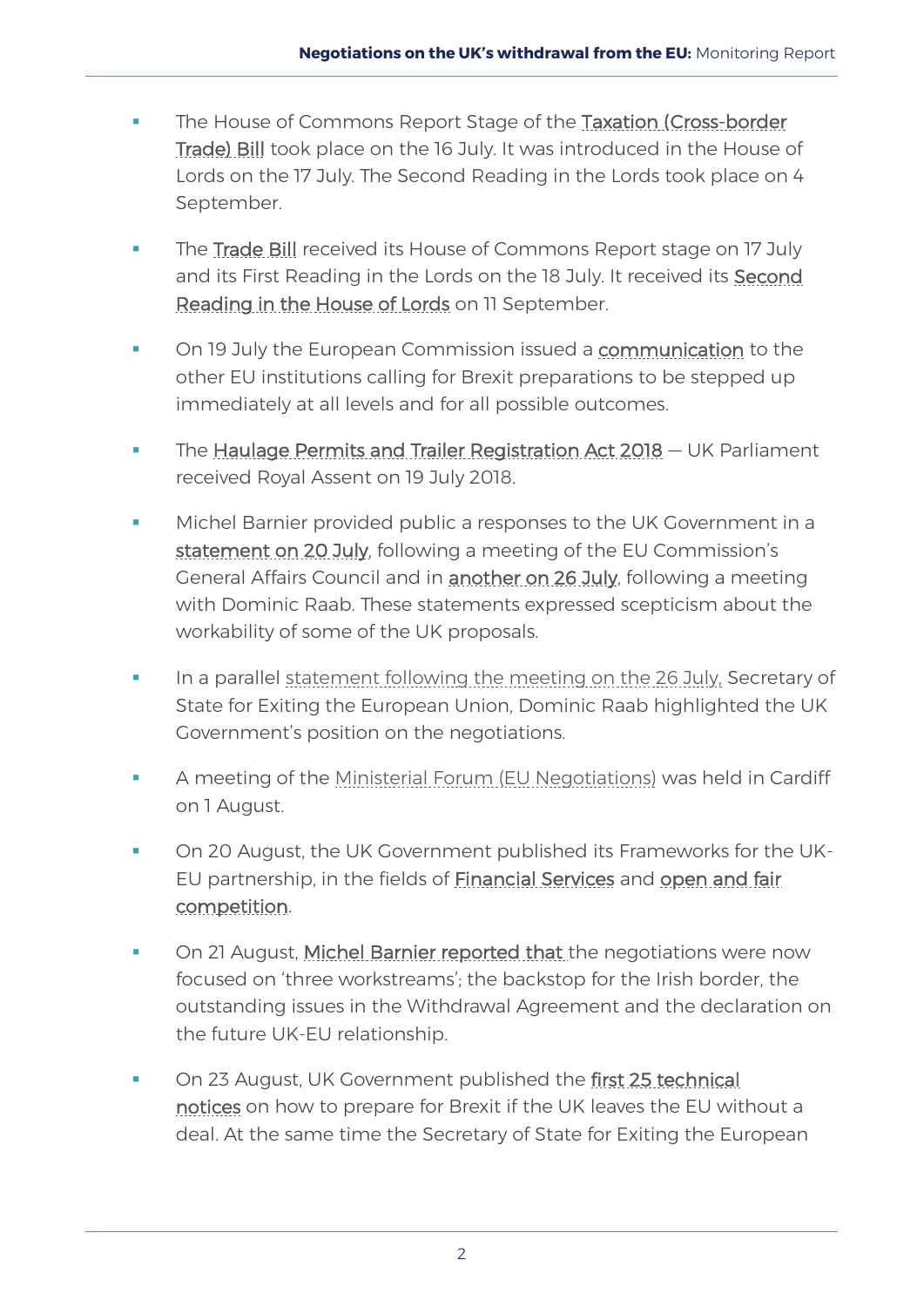Union gave [a speech announcing the publication and rationale of the](https://www.gov.uk/government/news/secretary-of-state-dominic-raabs-speech-on-no-deal-planning)  [notices,.](https://www.gov.uk/government/news/secretary-of-state-dominic-raabs-speech-on-no-deal-planning)

- On the same day [the UK Government has guaranteed replacement](https://www.gov.uk/government/publications/the-governments-guarantee-for-eu-funded-programmes-if-theres-no-brexit-deal/the-governments-guarantee-for-eu-funded-programmes-if-theres-no-brexit-deal)  [funds for EU funded programmes](https://www.gov.uk/government/publications/the-governments-guarantee-for-eu-funded-programmes-if-theres-no-brexit-deal/the-governments-guarantee-for-eu-funded-programmes-if-theres-no-brexit-deal) until the end of 2020 if there's no deal and provided guidance on how this will operate for specific programmes such as [Erasmus+](https://www.gov.uk/government/publications/erasmus-in-the-uk-if-theres-no-brexit-deal) and [Horizon 2020.](https://www.gov.uk/government/publications/horizon-2020-funding-if-theres-no-brexit-deal)
- Responding to the UK Government's publication of the no deal technical notices [on August 23, the First Minister said](https://gov.wales/newsroom/firstminister/2018/180823-first-minister-responds-to-uk-governments-no-deal-plans/?lang=en) "'No deal' is not an option and the UK Government's bluff is fooling no-one".
- In a [statement on 31 August](http://europa.eu/rapid/press-release_STATEMENT-18-5403_en.htm) Michel Barnier highlighted the progress that had been made in agreeing a partnership on internal security and outlined the remaining issues to be agreed in the Withdrawal Agreement.
- On 10 September, the First Minister Carwyn Jones gave a keynote speech entitled ["Brexit and devolution: stresses, strains and solutions",](https://www.instituteforgovernment.org.uk/events/keynote-carwyn-jones-first-minister-wales) at the Institute for Government in London.
- The [Agriculture Bill](https://services.parliament.uk/Bills/2017-19/agriculture.html) received its First Reading on 12 September. Clause 27 and Schedule 3 confer powers on Welsh Ministers.
- On 12 September the UK and Welsh Governments published a joint statement setting out it how they intend to work together on agriculture in future.
- On 13 September the UK Government published the second tranche of no deal technical notices covering a range of sectors.

# <span id="page-7-0"></span>2. Latest Developments

# <span id="page-7-1"></span>The Withdrawal Agreement

Negotiations on the Withdrawal Agreement continued over the summer, following the conclusion reached in the June meeting of the European Council that insufficient progress had been made.

While both sides have stated that around 80 per cent of the Agreement is agreed, the most complex and challenging areas remain to be resolved. In a statement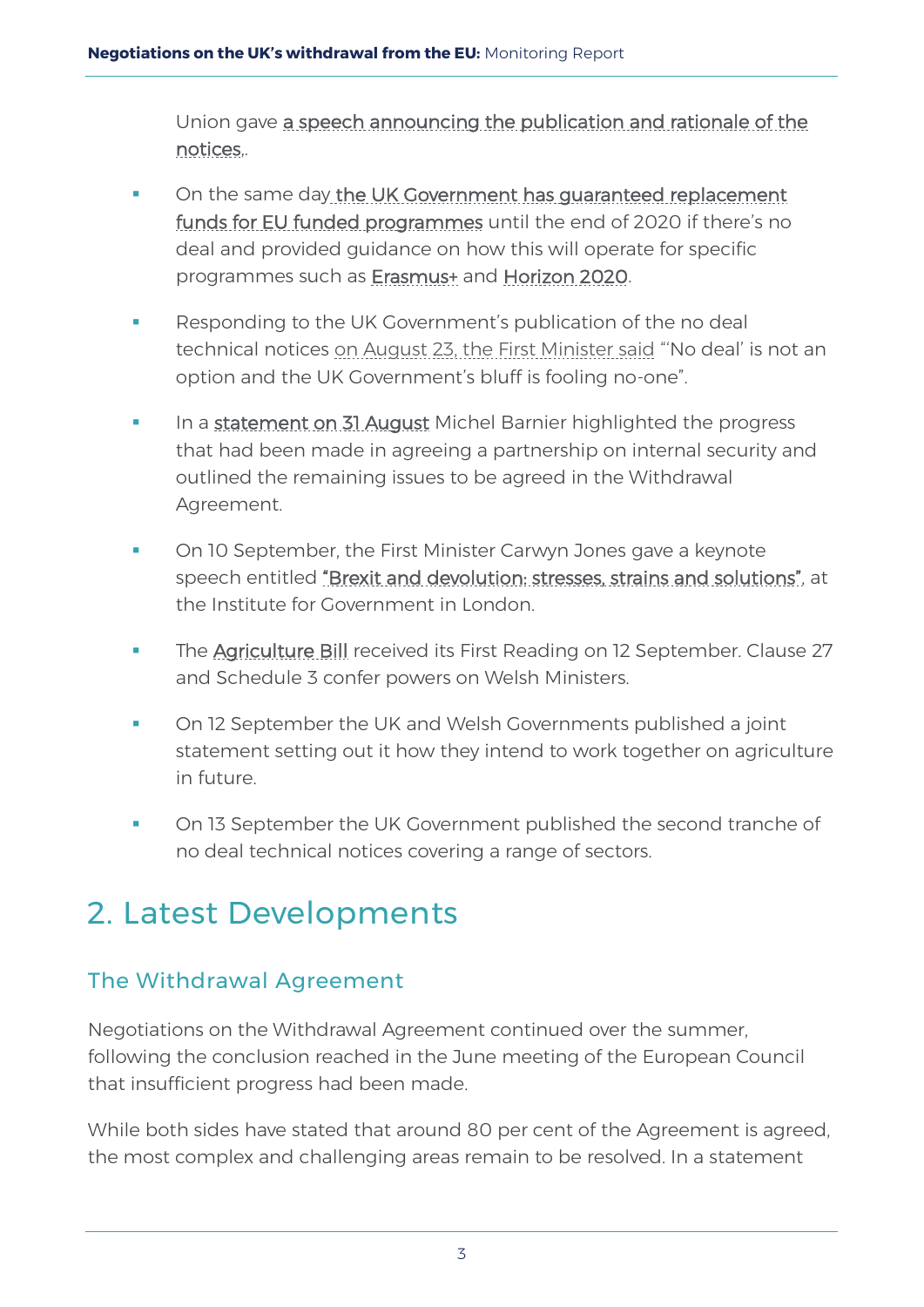following his meeting with Dominic Raab, UK Secretary of State for Exiting the EU on 21 August, [Michel Barnier reported that:](http://europa.eu/rapid/press-release_STATEMENT-18-5105_en.htm)

> Dominic and I focused on what needs to be done in our three work streams:

- a backstop solution for avoiding a hard border on the island of Ireland;
- **the other outstanding issues of the Withdrawal Agreement, for** instance the protection of existing Geographical Indications, amongst others;
- **the political declaration on our future relationship.**

We have agreed that the EU and the UK will negotiate continuously from now on.

Other outstanding areas were set out in a [statement by Mr Barnier on 31 August](http://europa.eu/rapid/press-release_STATEMENT-18-5403_en.htm) and included the protection of personal date transmitted to the UK before the end of the transition period, Euratom, Withdrawal Agreement governance and finding solutions for specific British territories, such as its sovereign bases in Cyprus, and Gibraltar<sup>2</sup>. .

The current deadline for the sign off of the Withdrawal Agreement and the accompanying political declaration on the future UK-EU relationship is October 2018 (as set out in a [communication](https://ec.europa.eu/info/sites/info/files/communication-preparing-withdrawal-brexit-preparedness.pdf) from the Commission to the other EU institutions published on 19 July).

However, it has subsequently been reported that this deadline for agreement could be [pushed back to some time in November.](https://www.bloomberg.com/news/articles/2018-08-29/u-k-and-eu-said-to-drop-their-october-deadline-for-brexit-deal) Speaking at a conference in Slovenia on Monday 10 September, Mr Barnier stated his view that it was both "realistic" and "possible" for the EU and the UK to reach agreement on the terms of the Withdrawal Agreement by early November.

There is no guarantee that these outstanding issues can be satisfactorily resolved within the time remaining. As a result, the EU Council's communication set out the Commission's view of the 'main consequences' of a no deal scenario and concluded that:

-

 $<sup>2</sup>$  Bilateral negotiations are ongoing between Spain and the UK as to the status of Gibraltar.</sup>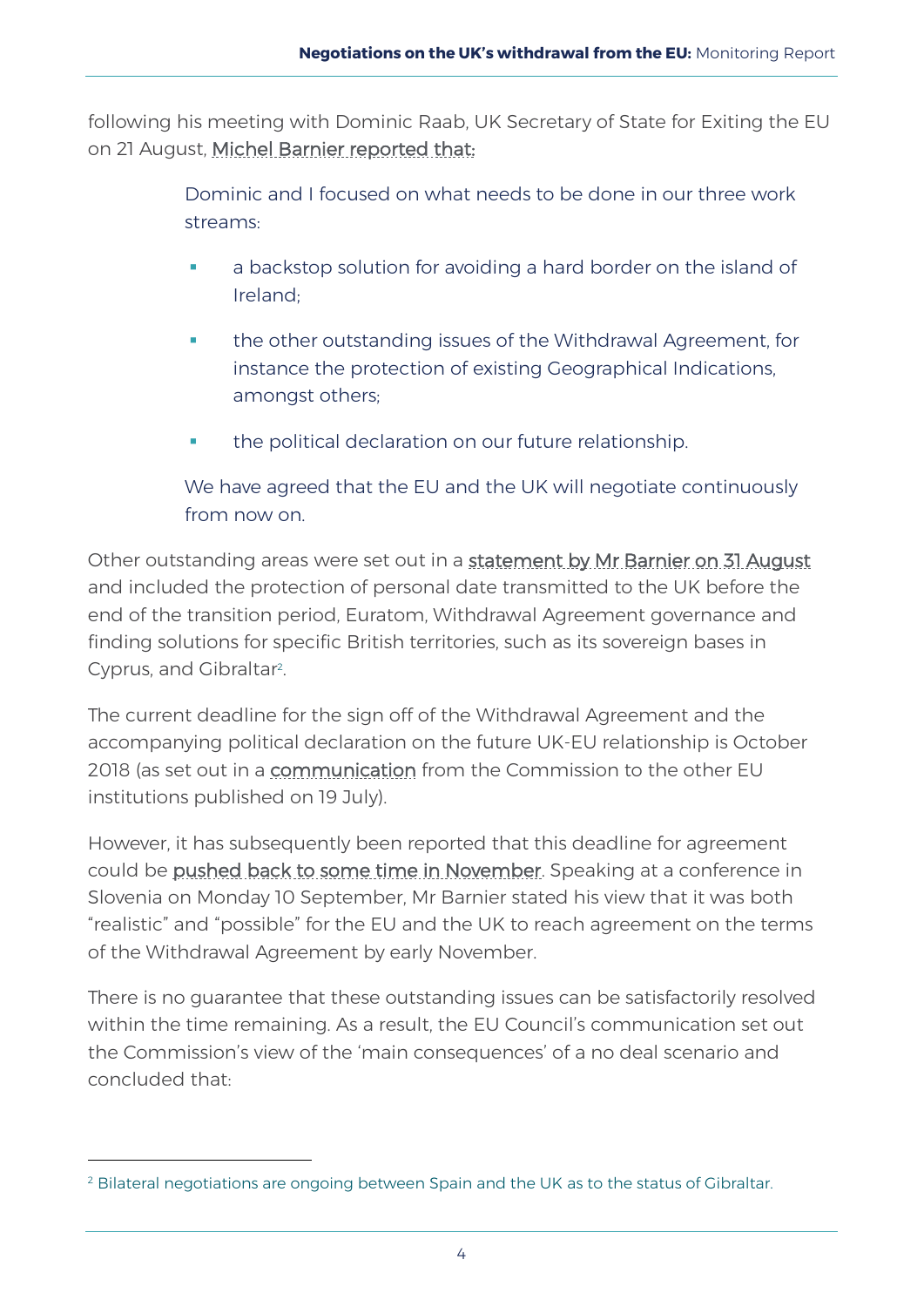### Preparation must therefore be stepped up immediately at all levels and taking into account all possible outcomes. [original emphasis]

The UK Government has also stepped up its preparations for a 'no deal' Brexit, publishing [a series of technical notes](https://www.gov.uk/government/publications/uk-governments-preparations-for-a-no-deal-scenario/uk-governments-preparations-for-a-no-deal-scenario) setting out how the UK Government will attempt to mitigate the impact of a no deal scenario in various sectors. More technical notes are due to be published throughout September. There is more on preparedness in Section 3 of this paper.

## <span id="page-9-0"></span>The future relationship

-

While 80 per cent of the Withdrawal Agreement is deemed agreed, there continues to be much uncertainty regarding the accompanying declaration on the future UK-EU relationship.

The UK Government has attempted to introduce some clarity, setting out its vision for a future relationship following a meeting of the UK Government at Chequers on 6 July. Following the meeting, [it was announced](https://www.gov.uk/government/news/pm-words-following-chequers-6-july-2018) that the UK Government had "reached an agreement" on a White Paper on the future UK and EU relationship.

In the days following the announcement the then secretaries of state for Foreign and Commonwealth Affairs, [Boris Johnson,](https://www.bbc.co.uk/news/uk-politics-44772804) and Exiting the European Union, [David](https://www.bbc.co.uk/news/uk-politics-44761416)  [Davis,](https://www.bbc.co.uk/news/uk-politics-44761416) resigned. They were replaced with [Jeremy Hunt](https://www.bbc.co.uk/news/uk-politics-44774702) and [Dominic Raab](https://www.bbc.co.uk/news/uk-politics-44763998) respectively.

The UK Government's full White Paper on [the future relationship between the](https://www.gov.uk/government/publications/the-future-relationship-between-the-united-kingdom-and-the-european-union)  [United Kingdom and the European Union](https://www.gov.uk/government/publications/the-future-relationship-between-the-united-kingdom-and-the-european-union)<sup>3</sup> was published on 12 July.

The UK's proposals were summarised by the Research Service in an article [published on 17 July.](https://seneddresearch.blog/2018/07/17/uk-eu-future-relationship-uk-government-publishes-its-proposals-for-a-future-relationship-with-the-eu/) The Research Service has subsequently published a series of more detailed articles on specific areas of White Paper, such as agriculture, transport, higher education, the economy etc. These have been [collated and](https://seneddresearch.blog/2018/09/03/a-summary-of-the-uk-governments-white-paper-proposals-for-the-uks-future-relationship-with-the-eu/)  [published here.](https://seneddresearch.blog/2018/09/03/a-summary-of-the-uk-governments-white-paper-proposals-for-the-uks-future-relationship-with-the-eu/)

At its heart, the White Paper proposes a new Free Trade Area for goods including agri-food goods. This would include:

<sup>&</sup>lt;sup>3</sup> The UK Government has published a [Welsh language version of the White Paper summary](https://assets.publishing.service.gov.uk/government/uploads/system/uploads/attachment_data/file/726214/UK-EU_Future_Relationship_White_Paper_-_Executive_Summary_-_WELSH.pdf).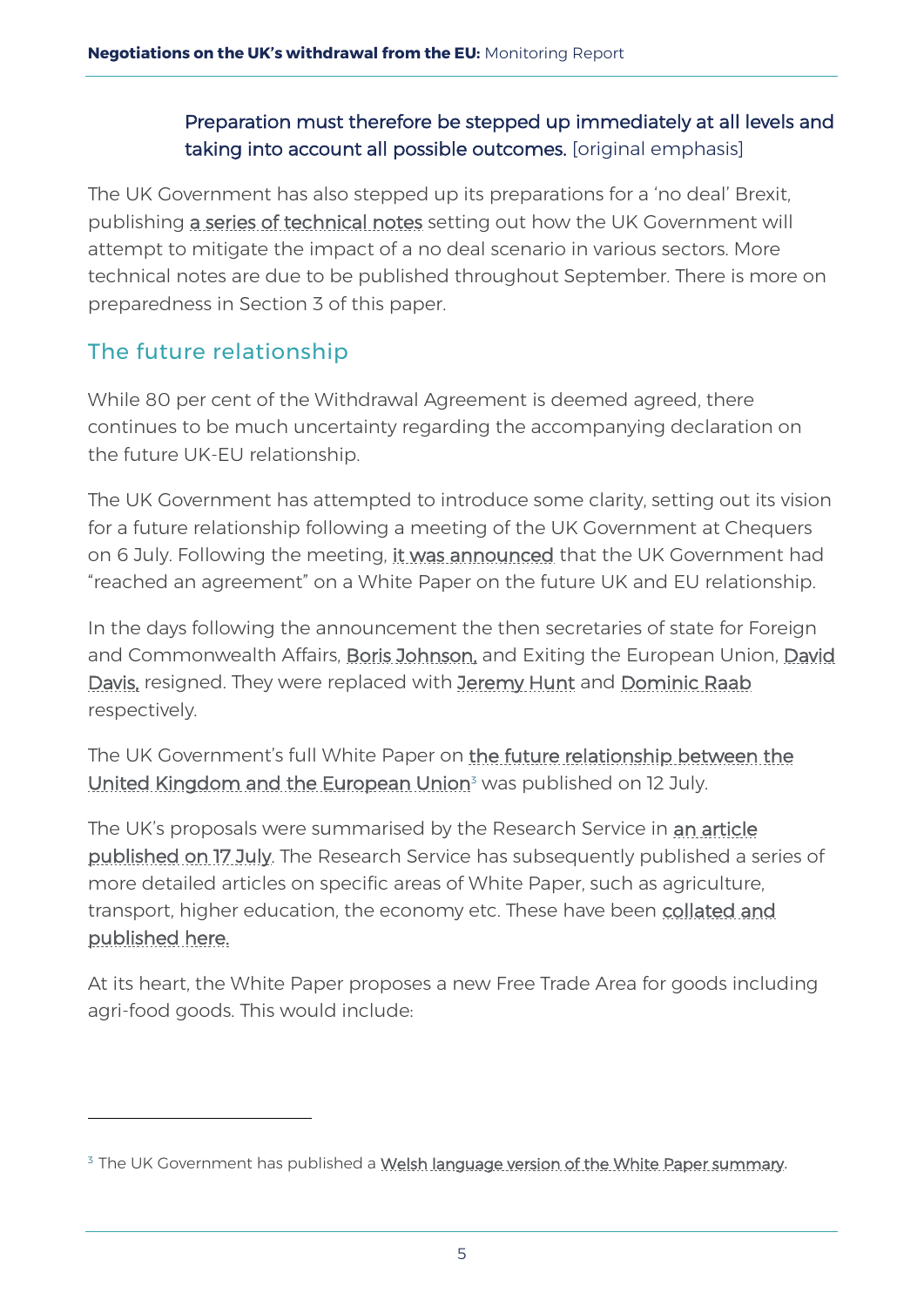- **EXECT** Zero tariffs on manufactured and agri-food goods and no quota or rules of origin requirements for UK-EU goods.
- A common rule book for goods, including agri-food goods, limited to rules that relate to the need for border checks. The paper states that this would require the UK to make an upfront commitment to harmonise rules with the EU and would also prevent a hard border between Ireland and Northern Ireland.
- A new Facilitated Customs Arrangement (FCA) where the UK would charge UK tariffs for goods entering the UK destined for the UK market and EU tariffs for goods entering the UK but destined for the EU market.
- UK participation in key EU agencies who play a significant role in the placing of goods on the market such as the European Medicines Agency, the European Chemical Agency and the European Aviation Safety Agency.
- A new framework on mobility that would allow UK and EU citizens to travel for tourism purposes and for short-term business purposes without the need for visas.
- **Agreeing to adopt the same system and rules on state-aid and close** cooperation on competition regulation.
- A new agreement on services which goes deeper than the EU's current arrangements with third party countries but would not be equivalent to the current market access the UK service sector enjoys.
- A commitment to maintaining minimum environmental, climate change and social protection standards and in particular a nonregression clause on environmental, and domestic labour standards.

The White Paper also sets out the UK Government's proposals for a new security partnership with the EU. This would include the UK participating in some of the EU's current security agencies but on different terms; access to key security systems, continued collaboration on defence including on research and development, agreements on extradition, continued participation in the Galileo Satellite Programme and cooperation in areas such as health security.

It also proposes 'cooperative accords' in five key fields:

science and innovation;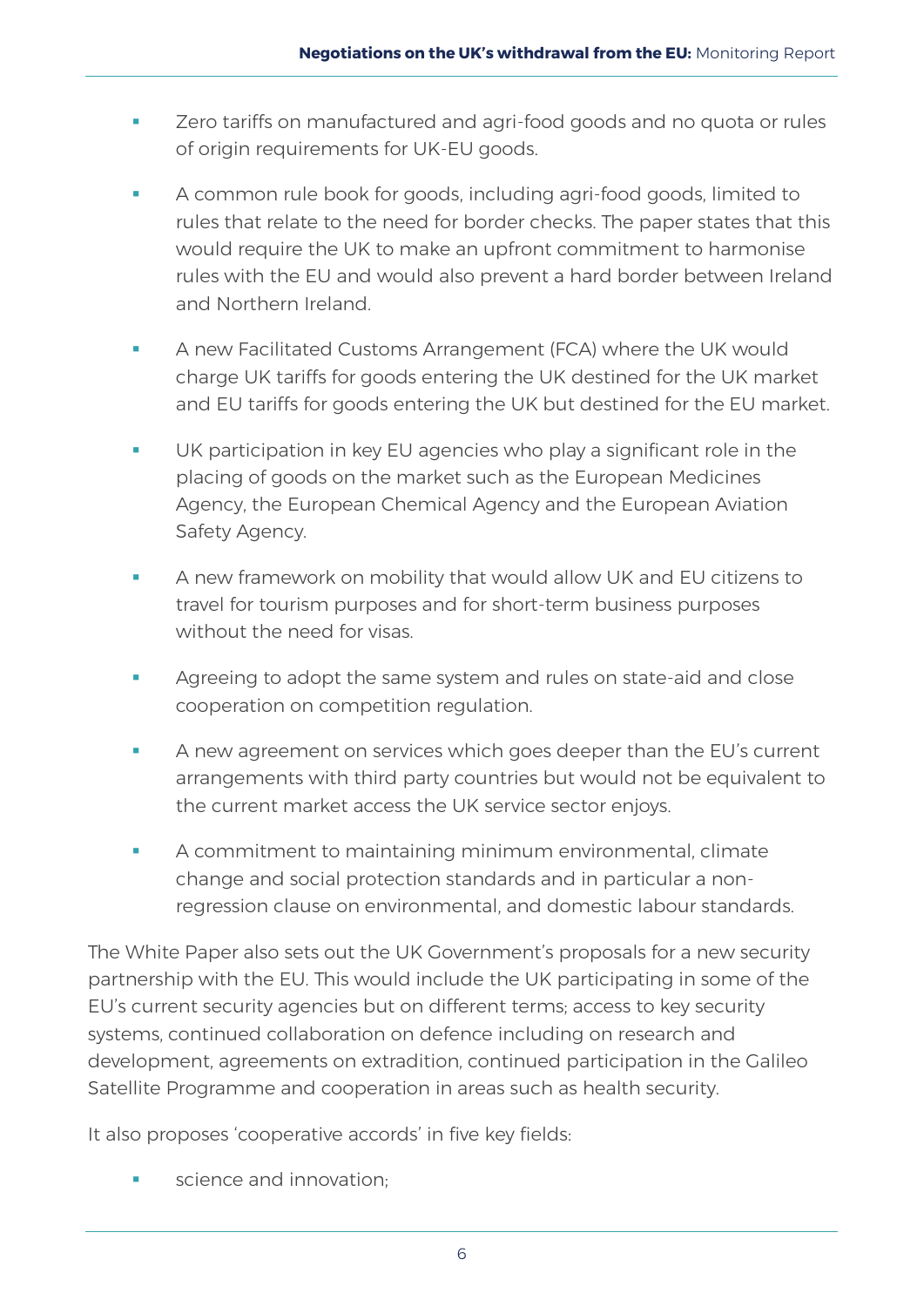- **EXECUTE:** culture and education;
- **international aid and development;**
- **defence research and defence capability; and**
- **Space.**

The [European Parliament's Brexit Steering Group](http://www.epgenpro.europarl.europa.eu/static/brexit-steering-group/en/home.html) (BSG), published its [initial view](http://www.epgenpro.europarl.europa.eu/static/brexit-steering-group/en/documents/statements.html)  [on the Chequers Statement](http://www.epgenpro.europarl.europa.eu/static/brexit-steering-group/en/documents/statements.html) on 12 July. In it, the BSG noted that while it "welcomed" the UK Government's statement and White Paper, it reiterated its view that any new relationship:

> "...among others the principles of the non-divisibility of the four freedoms, the integrity of the single market, avoiding a sector-by-sector approach and safeguarding financial stability, the preservation of the autonomy of EU decision-making, the safeguarding of the EU legal order and the balance of rights and obligations which any future EU-UK relationship will need to respect. In this framework there will be, for example, no space for outsourcing EU's customs competences". [emphasis added]

Michel Barnier provided public a responses to the UK Government in a statement on [20 July,](http://europa.eu/rapid/press-release_STATEMENT-18-4626_en.htm) following a meeting of the EU Commission's General Affairs Council and in another on [26 July,](http://europa.eu/rapid/press-release_SPEECH-18-4704_en.htm) following a meeting with Dominic Raab.

On 20 July, Mr Barnier reported that there:

- was some agreement on the concept of an EU-UK Free Trade Agreement;
- shared support for 'a level playing field, notably in state aid and environmental and labour standards';
- 'a large convergence of views on possible and necessary cooperation in the field of internal and external security'; and
- remained a number of issues with the Chequers proposals.

His concerns revolved around UK border checks on goods entering the EU, the workability and legality of the proposed 'Facilitated Customs Arrangement' and the extent to which services can be separated from goods, noting that: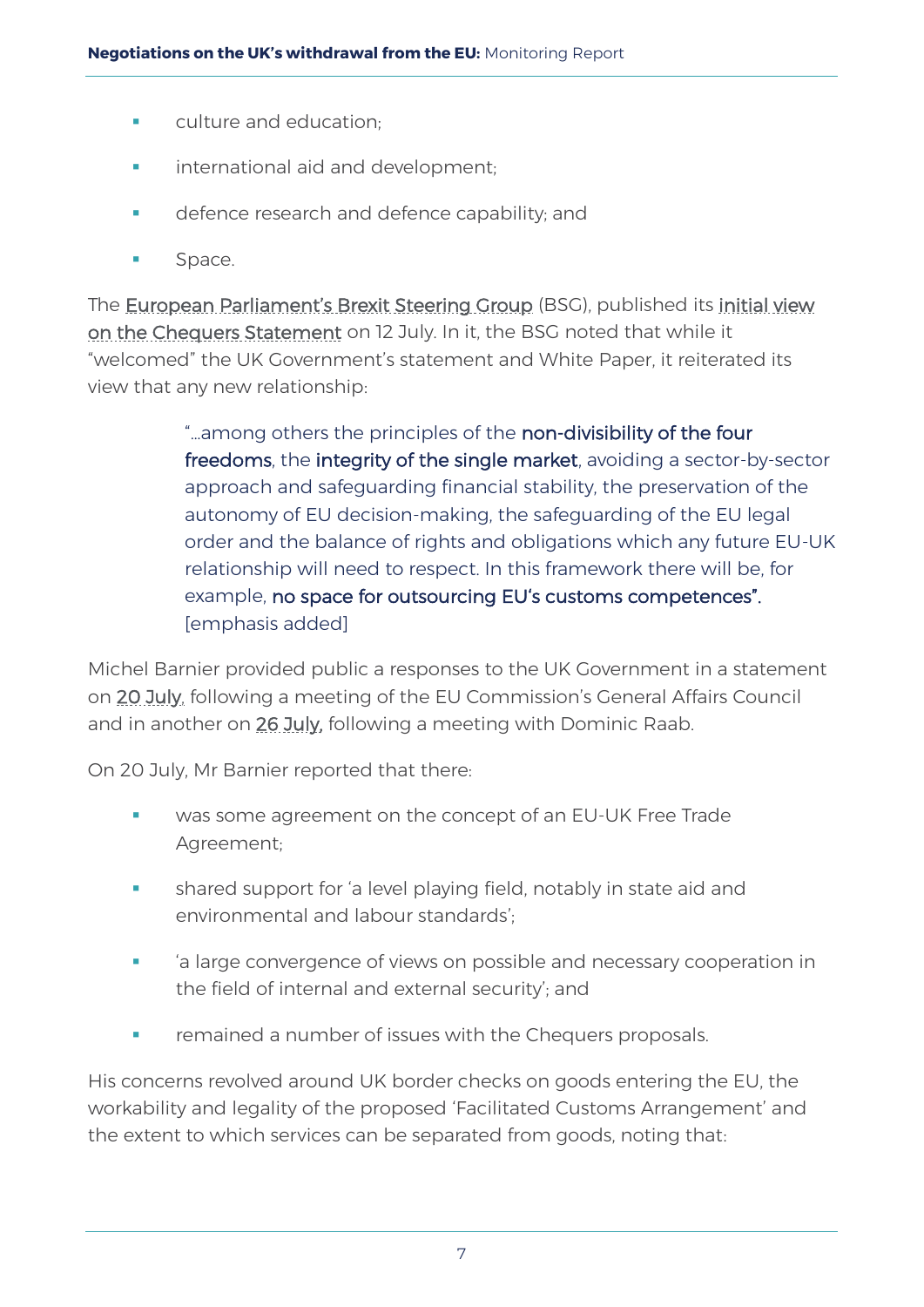"…we know that 20%-40% of the value of products that we use every day is linked to services, how would we avoid unfair competition which European businesses could be faced with?"

In his statement on 26 July, Mr Barnier highlighted that there was much agreement on the UK proposals for a security partnership with the EU, particularly in regards to foreign policy and external security. He noted that there was real scope to agree close cooperation on matters of internal security, such as the tracking and extradition of criminals. However, Mr Barnier also further questioned the UK's customs proposals noting that:

> "…the EU cannot – and will not – delegate the application of its customs policy and rules, VAT and excise duty collection to a non-member, who would not be subject to the EU's governance structures".

Mr Barnier also highlighted the overarching need for a mutually agreeable solution to the issue of the border on the island of Ireland.

In a parallel [statement following the meeting on the 26 July,](https://www.gov.uk/government/news/secretary-of-state-statement-following-negotiation-round-thursday-26-july) Secretary of State for Exiting the European Union, Dominic Raab highlighted that the UK Government's position on the Irish border issue remains the one it set out in June and called again for the backstop to:

> "…be for a time-limited period before the permanent future arrangements would become operational".

In a [statement to the UK Parliament](https://www.gov.uk/government/speeches/secretary-of-state-statement-to-parliament-september-4th-2018) on 4 September, Dominic Raab summarised the White Paper as allowing for:

- frictionless trade across our borders;
- continued close cooperation on law enforcement and other security matters;
- **the UK free to develop its own independent trade policy; and**
- broader UK-EU cooperation from research to student exchanges, in many of the areas that we prize on both sides.

The Secretary of State also stated that the proposals will mean that the UK will leave the Single Market and Customs Union and end the free movement of people and the jurisdiction of the European Court.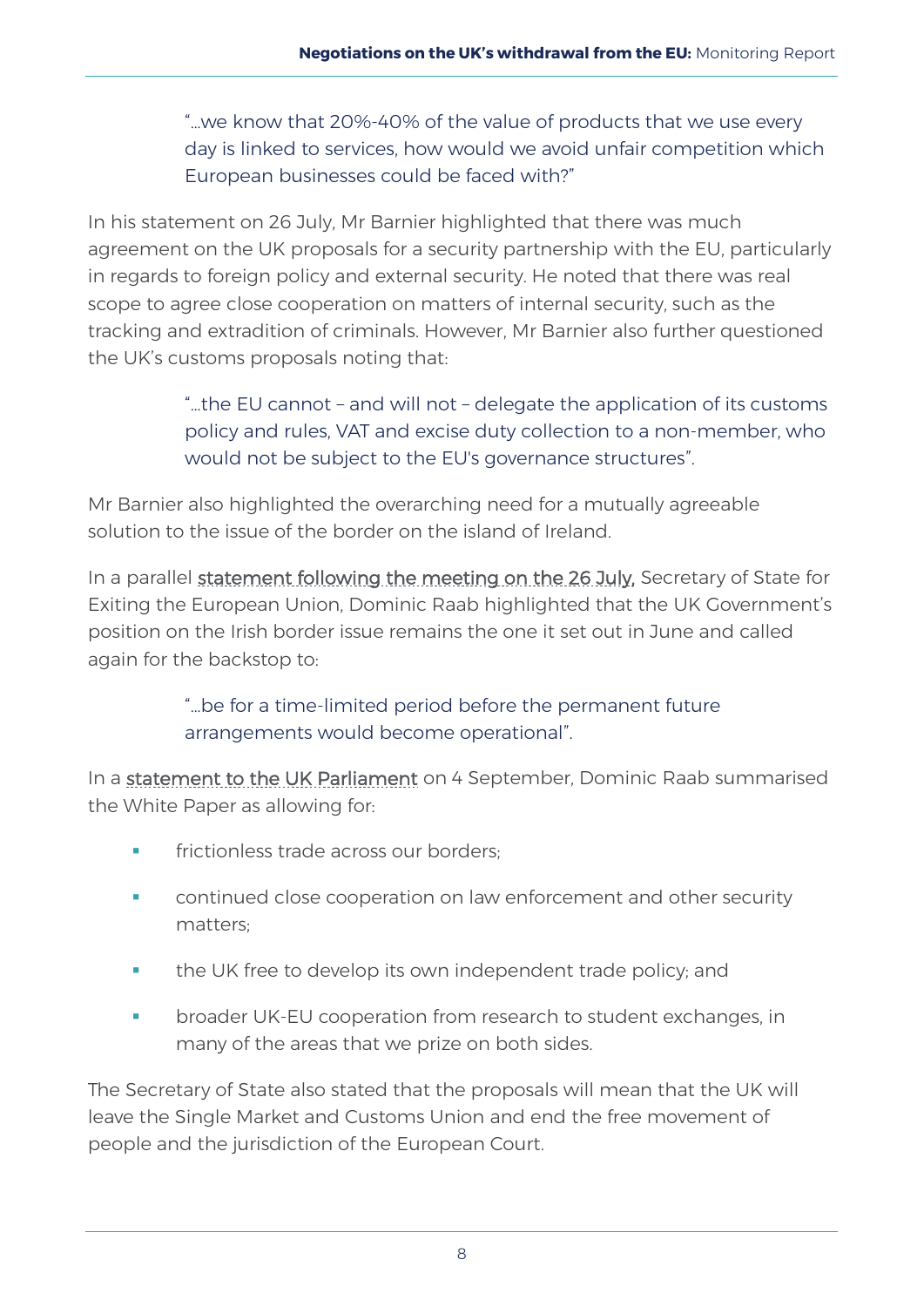During this reporting period, the UK Government has also published its Frameworks for the UK-EU partnership, in the fields of **Financial Services** and open [and fair competition.](https://www.gov.uk/government/publications/framework-for-the-uk-eu-partnership-open-and-fair-competition)

## <span id="page-13-0"></span>UK Legislation

### <span id="page-13-1"></span>Haulage Permits and Trailer Registration Bill

The [Haulage Permits and Trailer Registration Act 2018 — UK Parliament](https://services.parliament.uk/Bills/2017-19/haulagepermitsandtrailerregistrationbill.html) received Royal Assent on 19 July 2018. The purpose of the Bill is to make provision to support UK hauliers to continue to operate internationally after the UK leaves the EU. As a result, the Bill gives powers to the Secretary of State to make regulations to provide for a haulage permit scheme, if such a scheme will be required as part of a deal with the EU, with the aim of ensuring that UK hauliers can obtain the necessary paperwork to provide services to and from EU countries. It also enables the Secretary of State to make regulations to introduce a trailer registration scheme. The Bill extends and applies to Wales and does not give any powers to Welsh Ministers. The Explanatory Notes to the Bill state that the Assembly does not have legislative competence in relation to road haulage permits and trailer registration.

#### <span id="page-13-2"></span>Taxation and Trade

The House of Commons Report Stage of the [Taxation \(Cross-border Trade\) Bill](https://services.parliament.uk/Bills/2017-19/taxationcrossbordertrade.html)  took place on the 16 July. It was introduced in the House of Lords on the 17 July. The Second Reading in the Lords took place on 4 September. As the Bill is a supply Bill the Lords has no power to amend and the remaining stages were taken on the same day. The Bill is intended to 'impose and regulate a duty of customs by reference to the importation of goods into the United Kingdom'.

The [Trade Bill](https://services.parliament.uk/Bills/2017-19/trade.html) received its House of Commons Report stage on 17 July and its First Reading in the Lords on the 18 July. It received its [Second Reading in the House of](https://hansard.parliament.uk/lords/2018-09-11/debates/72AA2D31-42E3-4660-ADE8-A87F44B77CFA/TradeBill)  [Lords](https://hansard.parliament.uk/lords/2018-09-11/debates/72AA2D31-42E3-4660-ADE8-A87F44B77CFA/TradeBill) on 11 September. In the course of debate Lord Fox (Liberal Democrat) drew attention to the fact that the Committee stage for the Bill in the Lords had not been announced:

> [...] after this debate there is absolutely no sign of a committee stage. I had expected to return in October and find committees ready and waiting, but no. It is not on the programme so far; is it happening in mid-October, late October, or November? Perhaps the Minister or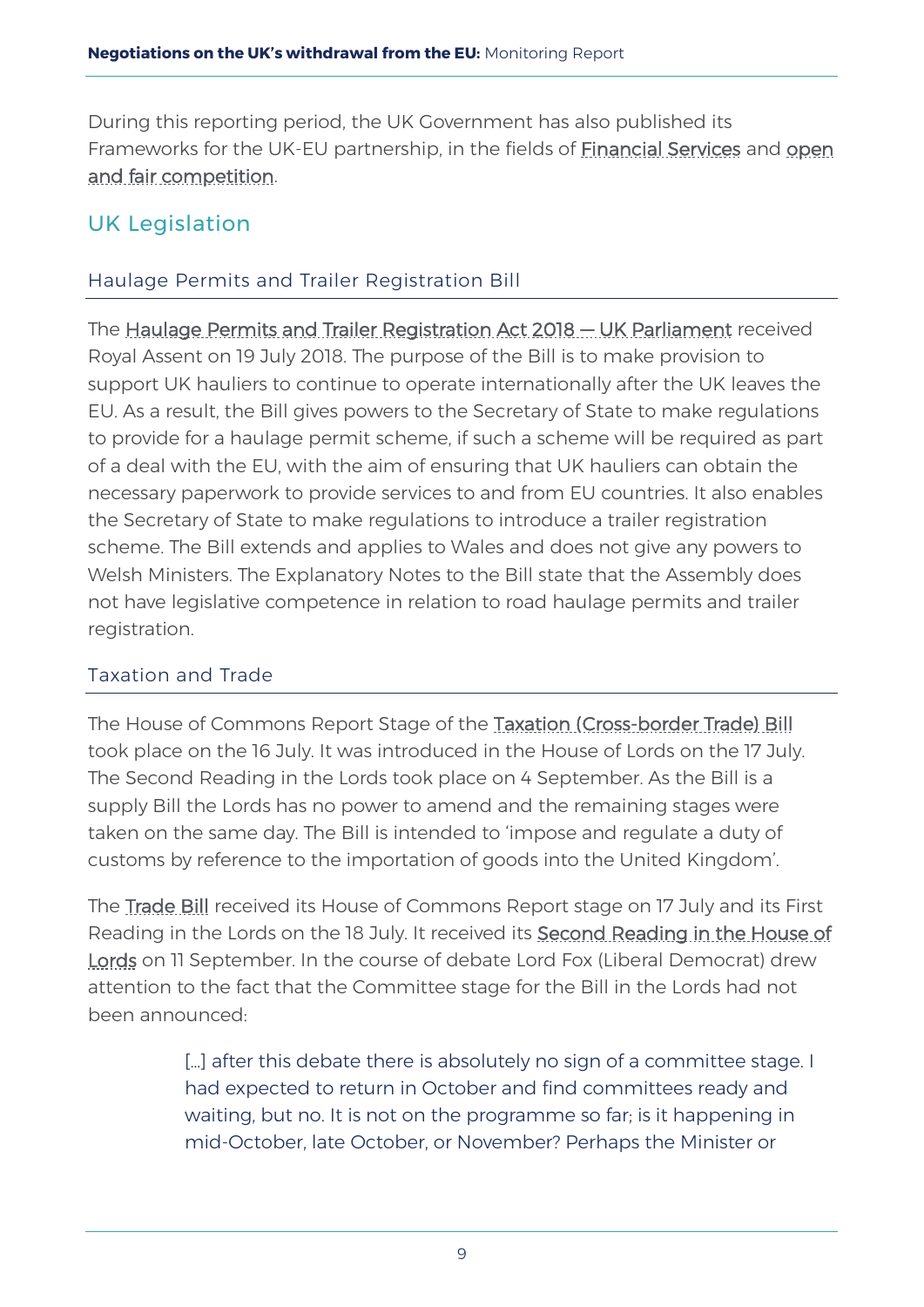someone in government can help. Either way, if this Bill is so important, why are we not getting on with it?

The **Agriculture Bill** received its First Reading on 12 September. The purpose of the Bill is to authorise new expenditure for certain agricultural and other purposes. It also makes provision about direct payments during an agricultural transition period following the United Kingdom's departure from the European Union.

It makes provision about the acquisition and use of information connected with food supply chains. The Bill confers power to respond to exceptional market conditions affecting agricultural markets and to modify retained direct EU legislation relating to agricultural and rural development payments and public market intervention and private storage aid. The Bill makes provision about marketing standards and the classification of carcasses and for the recognition of associations of agricultural producers which may benefit from certain exemptions from competition law. Finally, the Bill confers power to make regulations about contracts for the purchase of agricultural products from agricultural producers and securing compliance with the [WTO Agreement on Agriculture.](https://www.wto.org/english/docs_e/legal_e/14-ag_01_e.htm)

Clause 27 and Schedule 3 of the Bill confer powers on Welsh Ministers, but not to Scottish Ministers [due to their opposition to the Bill.](https://www.bbc.co.uk/news/uk-scotland-scotland-politics-45498014) The Explanatory Notes say:

> Further provisions relating to Wales can be found in Schedule 3. This is at the request of the Welsh Government in order to continue making payments to farmers and land managers once the UK leaves the EU, to make changes to current schemes and to enable implementation of replacement land management schemes. These powers are intended to be time limited until a Welsh Agriculture Bill can be brought forward.

#### <span id="page-14-0"></span>Upcoming UK legislation

The consultation on the [Fisheries white paper: sustainable fisheries for future](https://www.gov.uk/government/consultations/fisheries-white-paper-sustainable-fisheries-for-future-generations)  [generations](https://www.gov.uk/government/consultations/fisheries-white-paper-sustainable-fisheries-for-future-generations) closed on 12 September. The White Paper is a UK Government policy document that discusses a range of fisheries policy matters, subject to the continuing discussions between the Department for Environment Food & Rural Affairs (Defra) and the Devolved Governments.

The Defra consultation on the [Environmental Principles and Governance after EU](https://consult.defra.gov.uk/eu/environmental-principles-and-governance/)  **[Exit White Paper](https://consult.defra.gov.uk/eu/environmental-principles-and-governance/)** closed on the 2 August. The document addresses some of the key questions around how environmental principles should be embedded into law, public policy-making and delivery, and what functions and powers the new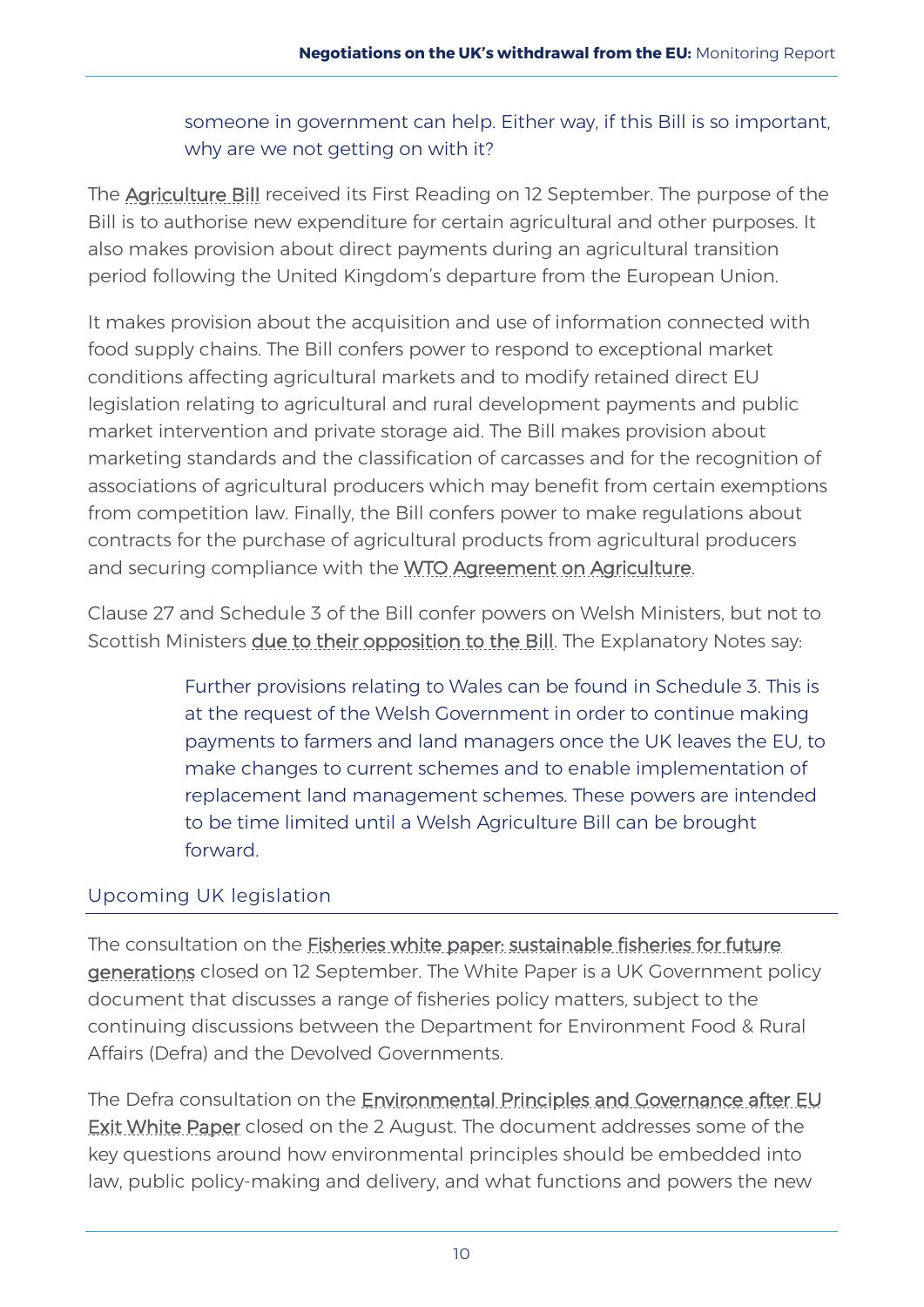environmental watchdog should have to oversee environmental law and policy. It is set out in three parts:

- Part 1 Environmental Principles
- Part 2 Accountability for the Environment
- Part 3 Overall Environmental Governance

The consultation proposals apply to England and reserved matters only.

# <span id="page-15-0"></span>3. Key areas of interest to the External Affairs **Committee**

#### <span id="page-15-1"></span>Preparedness

With seven months until exit day, the UK Government has increased its preparations for a 'no deal scenario' by publishing the [first batch of 25 technical](https://www.gov.uk/government/collections/how-to-prepare-if-the-uk-leaves-the-eu-with-no-deal#overview)  [notices](https://www.gov.uk/government/collections/how-to-prepare-if-the-uk-leaves-the-eu-with-no-deal#overview) on how to prepare for Brexit if the UK leaves the EU without a deal. It is expected that more of these notices, intended to help businesses and citizens to plan and prepare for such a scenario, will be published this September. In [a](https://www.gov.uk/government/news/secretary-of-state-dominic-raabs-speech-on-no-deal-planning)  [speech announcing the publication](https://www.gov.uk/government/news/secretary-of-state-dominic-raabs-speech-on-no-deal-planning) of the notices, the Secretary of State for Exiting the European Union, Dominic Raab, said:

> "In the notices themselves, we set out clear steps that public institutions, companies and people should take or consider taking, in order to avoid or mitigate or manage the risk of any potential shortterm disruption.

The overarching aim of the notices is to facilitate the smooth, continued, functioning of business, transport, infrastructure, research, aid programmes and funding streams that have previously come from the EU.

In some cases, it will mean taking unilateral action to maintain as much continuity as possible at least in the short term, in the event of no deal, and irrespective of whether the EU reciprocates in practice".

Dominic Raab also reiterated that a no deal scenario is not what the UK Government wants or expects from its negotiations with the EU.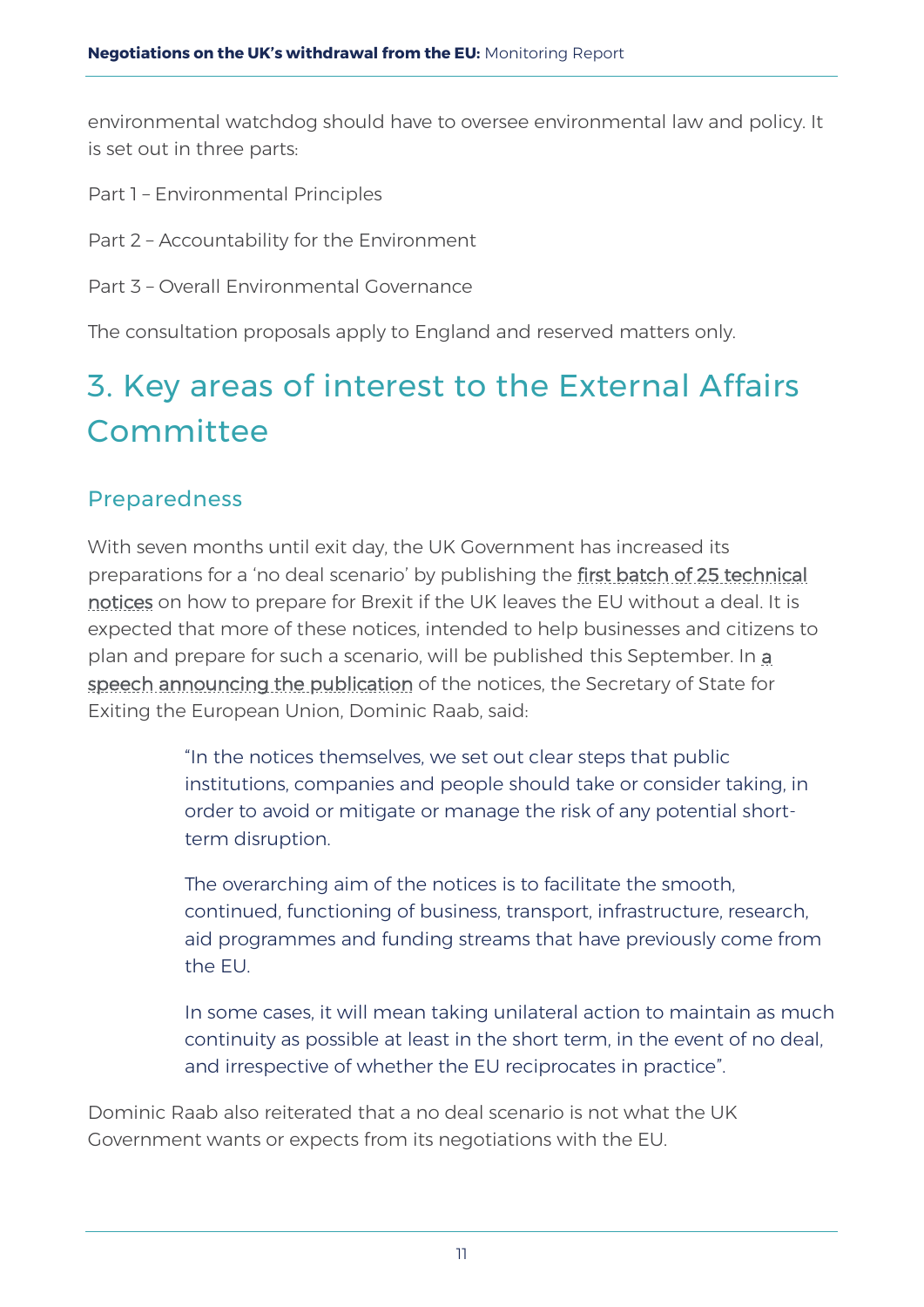Some of the technical notices published by the UK Government and likely to be of interest to stakeholders in Wales include guidance on:

- [Trading with the EU if there's no Brexit deal](https://www.gov.uk/government/publications/trading-with-the-eu-if-theres-no-brexit-deal) including implications for businesses importing from, or exporting to, the EU;
- [How to classify goods in the UK Trade Tariff](https://www.gov.uk/government/publications/classifying-your-goods-in-the-uk-trade-tariff-if-theres-no-brexit-deal/classifying-your-goods-in-the-uk-trade-tariff-if-theres-a-no-brexit-deal) if the UK fails to negotiate a future economic partnership with the EU which provides for a Free Trade Area for goods. In a 'no deal scenario' goods traded between the UK and the EU after Brexit will be subject to the same requirements as third country goods, including the payment of customs duty; and
- [Producing and processing organic food](https://www.gov.uk/government/publications/producing-and-processing-organic-food-if-theres-no-brexit-deal/producing-and-processing-organic-food-if-theres-no-brexit-deal) including changing logos on packaging from the EU organic logo and exporting from the UK to the EU. To export to the EU in a no deal scenario, UK businesses would need to be certified by an organic control body recognised and approved by the EU to operate in the UK but UK control bodies would have to wait until the UK becomes a third country in order to apply to the European Commission for recognition.

As part of these plans, the UK Government has guaranteed replacement funds for [EU funded programmes](https://www.gov.uk/government/publications/the-governments-guarantee-for-eu-funded-programmes-if-theres-no-brexit-deal/the-governments-guarantee-for-eu-funded-programmes-if-theres-no-brexit-deal) until the end of 2020 if there's no deal. Alongside the the guarantee the UK Government has provided guidance on how this will operate for specific programmes such as **Erasmus**+ and [Horizon 2020.](https://www.gov.uk/government/publications/horizon-2020-funding-if-theres-no-brexit-deal) The Wales Audit office, in its [Managing the impact of Brexit on EU Structural Funds](http://www.audit.wales/publication/managing-impact-brexit-eu-structural-funds) report published on 1 August, concluded, amongst other things, that "the guarantee with the new terms significantly reduc[es] the risk of Wales losing funding in a no deal scenario".

A [second tranche of notices](https://www.gov.uk/government/collections/how-to-prepare-if-the-uk-leaves-the-eu-with-no-deal) are were published on 13 September. These notices included: the Connecting Europe Facility; European Regional Development Funding; European Social Fund (ESF) grants; Funding for UK LIFE projects; driving in the EU; Handling civil legal cases; Appointing nominated persons; Trading under the mutual recognition principle; Trading goods regulated under the 'New Approach'; Vehicle type approval; Accessing public sector contracts; Broadcasting and video on demand; Merger Review and anti-competitive activity; what telecoms businesses should do; Data protection; industrial emissions standards; Reporting CO2 emissions for new cars and vans; Upholding environmental standards; Using and trading in fluorinated gases; running an oil or gas business; Trading in drug precursors; Satellites and space programmes; exemption from maritime security notifications; Recognition of seafarer certificates; Mobile roaming and travelling in the EU.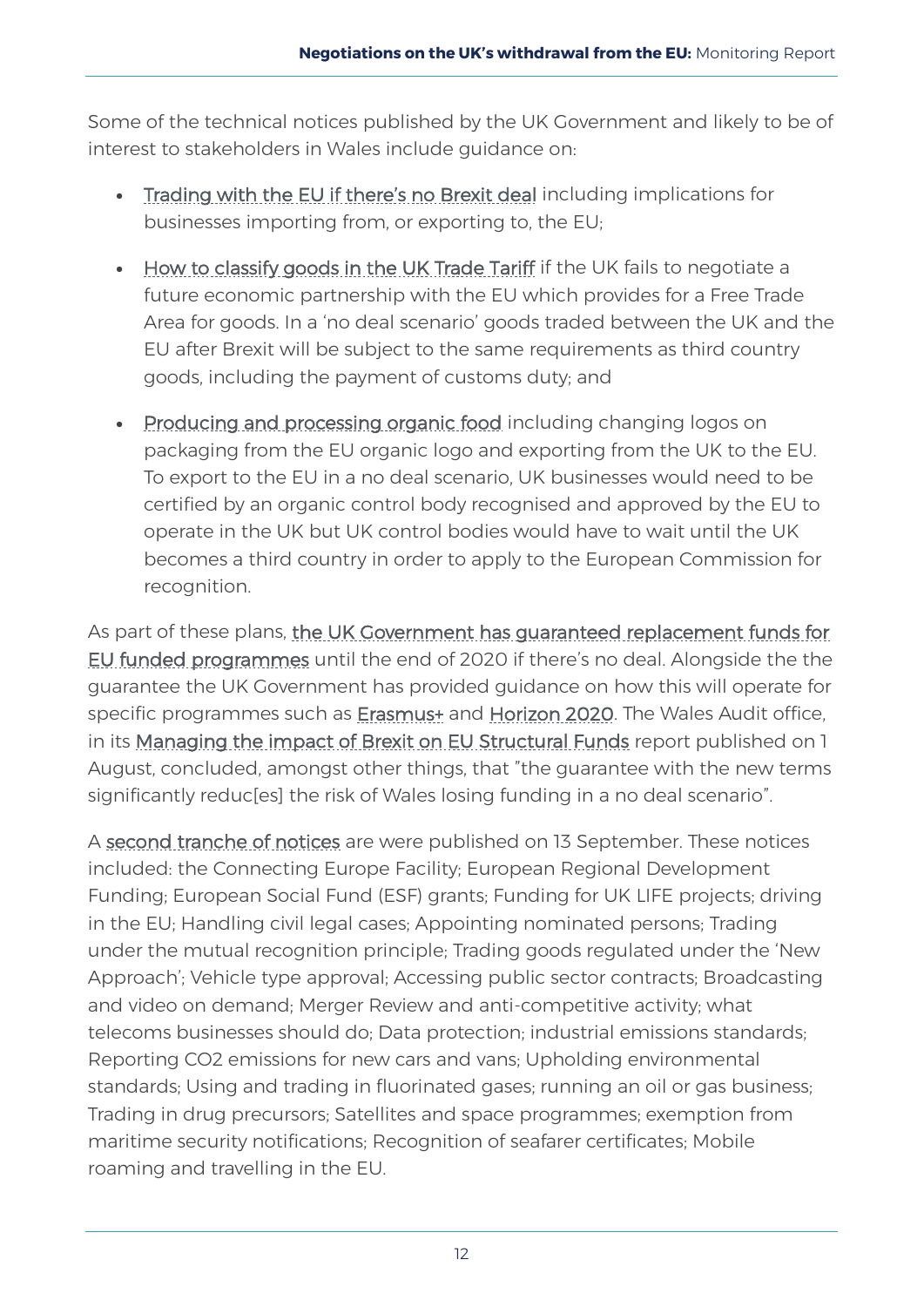On the EU side, the European Commission adopted a [Communication](https://ec.europa.eu/info/sites/info/files/communication-preparing-withdrawal-brexit-preparedness-web.pdf) on preparing for the UK's withdrawal from the EU, published on 19 July. This Communication called on stakeholders and national and EU administrations to prepare for all Brexit scenarios. In addition, the European Commission has also prepared a series of [preparedness notices](https://ec.europa.eu/info/brexit/brexit-preparedness/preparedness-notices_en) setting out the legal and practical implications of the UK's withdrawal from the EU.

The [Open Europe](https://openeurope.org.uk/today/blog/how-is-the-government-planning-to-mitigate-no-deal-disruption/) thinktank recently published a high level overview of what key EU [27 countries have done to prepare](https://openeurope.org.uk/today/blog/the-view-from-brussels-how-are-the-eu27-preparing-for-a-no-deal-brexit/) for a no deal Brexit, as well an analysis of some [of the UK Government's technical notices.](https://openeurope.org.uk/today/blog/how-is-the-government-planning-to-mitigate-no-deal-disruption/)

## <span id="page-17-0"></span>The potential impact of Brexit

On 3 September, the [UK in a Changing Europe](http://ukandeu.ac.uk/about-us/) thinktank published a report on the [Cost of No Deal Revisited.](http://ukandeu.ac.uk/research-papers/cost-of-no-deal-revisited/) This report concludes that:

> "So while a chaotic Brexit remains a possibility, either via a breakdown in the negotiations or the inability of British politicians to provide a majority for any conceivable negotiated outcome, its impacts will be severe and overwhelmingly negative. In the short term at least, considerable uncertainty and disruption will result. In all likelihood, the chances of negotiating the kinds of mitigating deals that the government seems to assume will be possible in its technical notices on the pact of no deal seem slim".

The House of Commons Library published it's ['What if there's no Brexit deal?'](https://researchbriefings.parliament.uk/ResearchBriefing/Summary/CBP-8397) Briefing paper on 10 September. The paper focuses on how such a situation might arise, the constitutional implications for the UK and the devolved administrations, and what the impact might be in a range of policy areas.

In [his statement to the UK Parliament](https://www.gov.uk/government/speeches/secretary-of-state-statement-to-parliament-september-4th-2018) on 4 September, the Secretary of State for Exiting the European Union noted that:

> "Our approach acknowledges that there are some risks to a 'no deal' scenario, And demonstrates that we are taking the action to avoid, to minimise and to mitigate these potential risks so we are equipped to manage any short-term disruption".

The Secretary of State also said that a no deal Brexit could bring '"countervailing opportunities"', such as lower tariffs from the ability to introduce new free trade deals straight away, the full recovery of legislative and regulatory control, and a swifter end to financial contributions to the EU.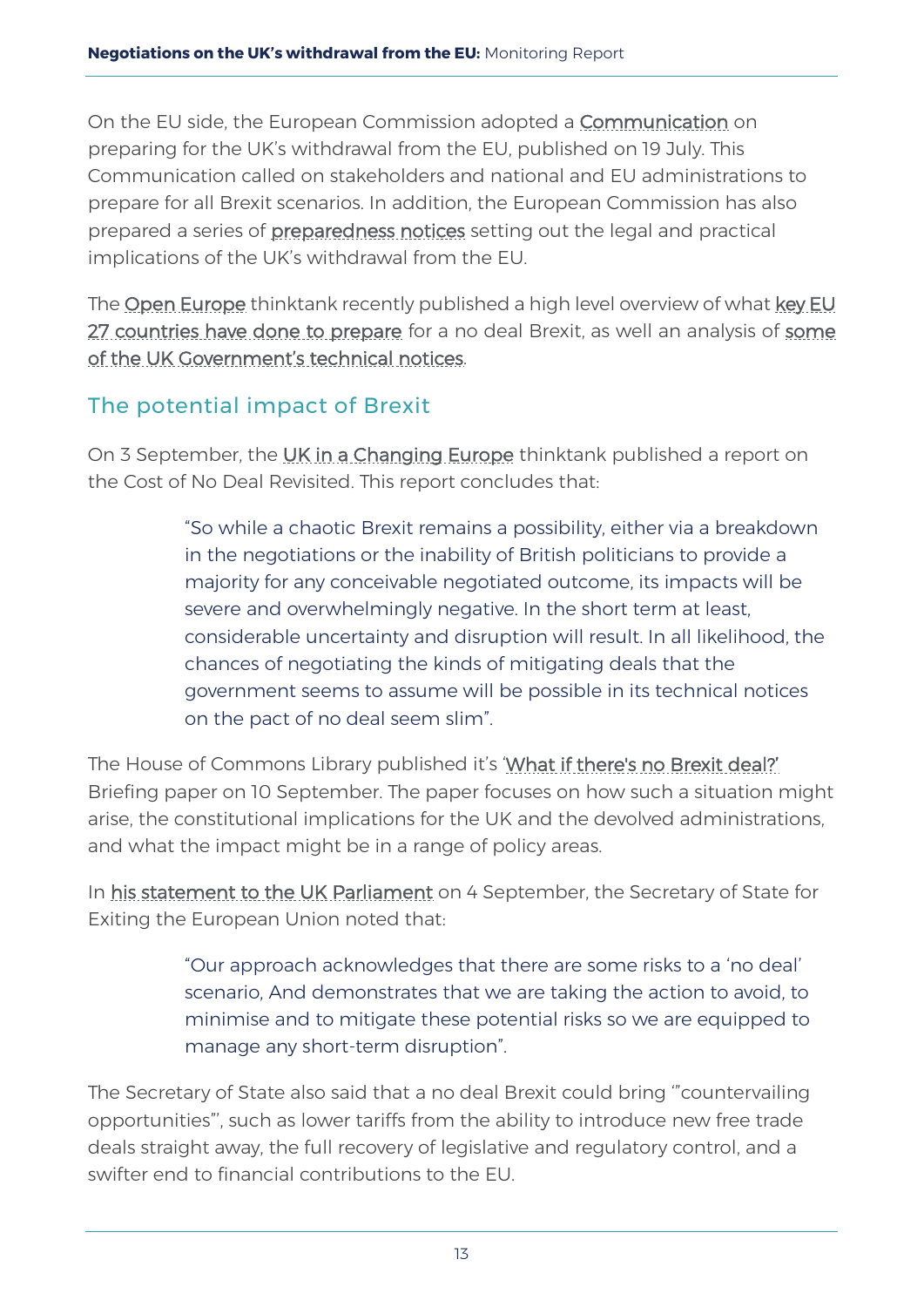The **Economists for Free Trade group** also published a report in September on the [impact of the UK trading with the EU based on the World Trade Organisation](https://www.economistsforfreetrade.com/publication/a-world-trade-deal-the-complete-guide/) rules. Its report concludes that:

> The long-term gain to GDP would be about 7% over the next decade and a half, a half percentage point addition to the growth rate over this period. The average household would gain around 8%, while the poorest household will be 15% better off. The Treasury will receive about 10% extra revenue - around £80 billion.

The [BBC's Reality Check team analysed](https://www.bbc.co.uk/news/uk-politics-45488124) this paper, exploring some of its key claims, pointing out the differences between these and other published work, and highlighting some of the critiques of the report made by other economists and organisations.

# <span id="page-18-0"></span>4. Welsh Government response

On 16 July, in response to the UK Government's White Paper, [the First Minister,](https://gov.wales/newsroom/firstminister/2018/180716-first-minister-calls-flexibility-from-eu27-to-avoid-no-deal/?lang=en)  [Carwyn Jones, said](https://gov.wales/newsroom/firstminister/2018/180716-first-minister-calls-flexibility-from-eu27-to-avoid-no-deal/?lang=en) that it represents a 'vaguely credible negotiating position'. He went on to:

> "…urge the EU27 to show an element of flexibility to avoid the catastrophic 'no deal' scenario…By stepping over the red lines and working together I believe we can reach an agreement that provides the basis for a long-term economic relationship".

On the following day, the Cabinet Secretary for Finance, Mark Drakeford, launched the latest Welsh Government paper on Brexit on ['Reforming UK funding and fiscal](https://beta.gov.wales/sites/default/files/2018-07/reforming-uk-funding-and-fiscal-arrangements-after-brexit.pdf)  [arrangements after Brexit'.](https://beta.gov.wales/sites/default/files/2018-07/reforming-uk-funding-and-fiscal-arrangements-after-brexit.pdf) The [accompanying statement](https://gov.wales/newsroom/finance1/2018/180717-reforming-uk-funding-and-fiscal-arrangements-after-brexit/?lang=en) outlined the proposals, which include replacing the Barnett formula with a new, rules-based system, ensuring Wales must not lose a penny of funding due to Brexit and the creation of new independent bodies to oversee any new system of funding.

Responding to the UK Government's publication of the no deal technical notices [on August 23, the First Minister said:](https://gov.wales/newsroom/firstminister/2018/180823-first-minister-responds-to-uk-governments-no-deal-plans/?lang=en)

> "'No deal' is not an option and the UK Government's bluff is fooling noone. It is time the Prime Minister dropped the poker face and worked constructively with the EU-27 to secure a Brexit deal that protects our citizens, services and economy".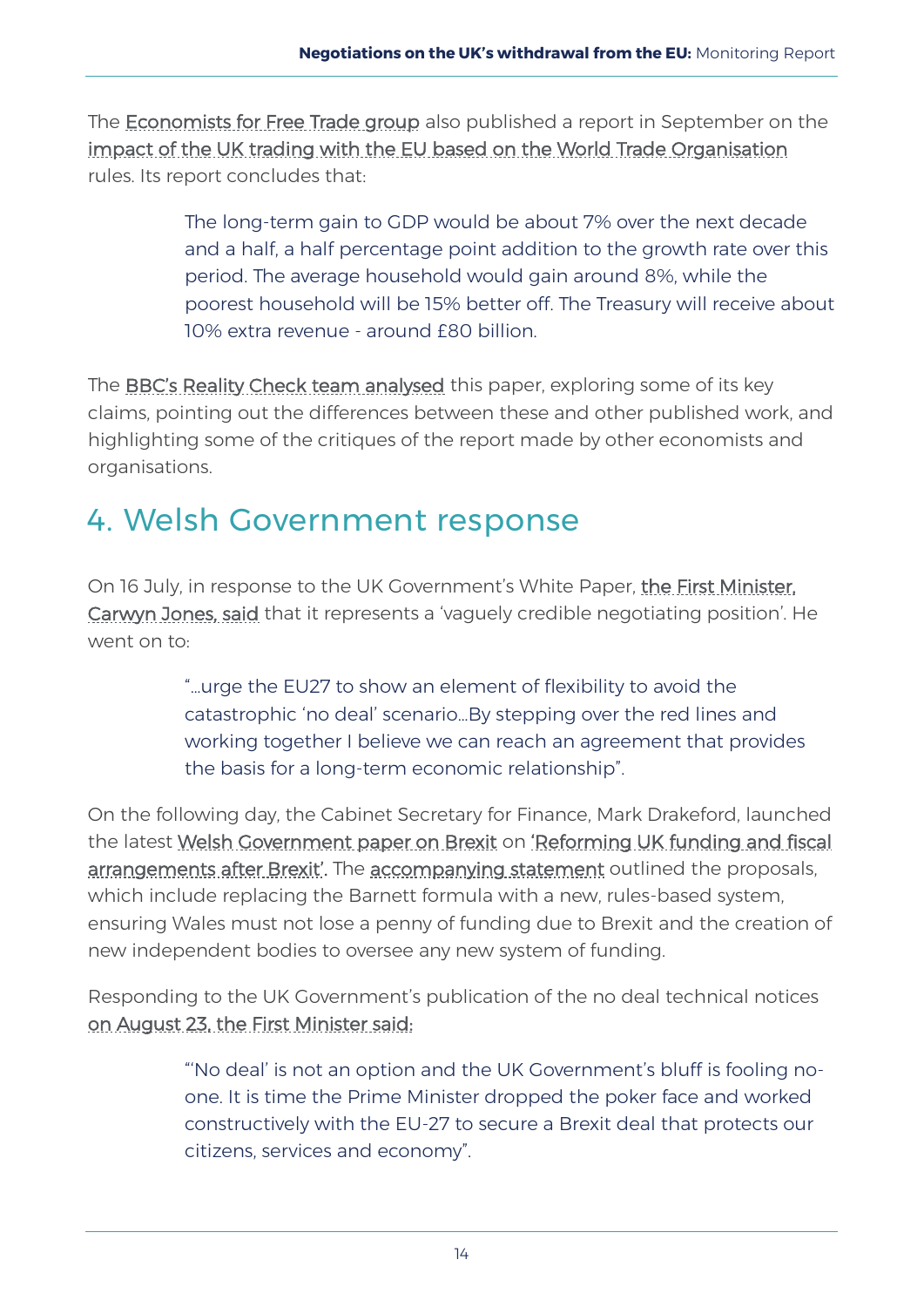On 10 September, the First Minister, Rt Hon Carwyn Jones gave a keynote speech entitled ["Brexit and devolution: stresses, strains and solutions",](https://www.instituteforgovernment.org.uk/events/keynote-carwyn-jones-first-minister-wales) at the Institute for Government in London. In his speech, the First Minister called for reform of UK constitutional arrangements after Brexit including reform of the Sewell convention and the creation of new inter-governmental mechanisms.

On 12 September the UK and Welsh Governments [published a joint statement](https://www.gov.uk/government/publications/agricultural-framework-progress-update-joint-statement) setting out it how they intend to work together on agriculture in future.

## <span id="page-19-0"></span>Preparedness

The [Welsh European Advisory Group](https://beta.gov.wales/european-advisory-group) met on 12 July, the notes of that meeting reported that the group concluded that

> "more needs to be done to ensure that Wales is operationally ready as the UK exits the European Union".

The minutes also contain an over of the Cabinet Secretary for Energy, Planning and Rural Affairs introduction of the [Brexit and Our Land consultation document..](https://beta.gov.wales/support-welsh-farming-after-brexit)  The document sets out a new Land Management Programme to support Welsh farmers post-Brexit, replacing the Common Agricultural Policy (CAP). The document proposes two new large and flexible schemes to replace Basic Payment Scheme (BPS), Glastir and other parts of the Rural Development Programme. These will be

- The Economic Resilience Scheme will provide targeted investment to land managers and their supply chains. It will provide investment to increase competitiveness and make improvements in resilience and productivity for high-quality food production.
- **The Public Goods Scheme will provide a new income stream to land** managers delivering public goods from the land. It will enable them to help address challenges such as climate change mitigation, habitat loss, poor air and water quality.

Alongside the minutes of the meeting, a document containing more detail on the [Welsh Government's EU transition fund,](https://gov.wales/newsroom/firstminister/2018/180108-50m-fund-to-help-prepare-wales-for-brexit/?lang=en) including its design principles and governance structure was published. In general it says:

> "The Fund should help benefit Wales' planning and preparedness for Brexit. Potential areas for investment in transition include technical, commercial, trade, and export-related and industry sectoral-specific